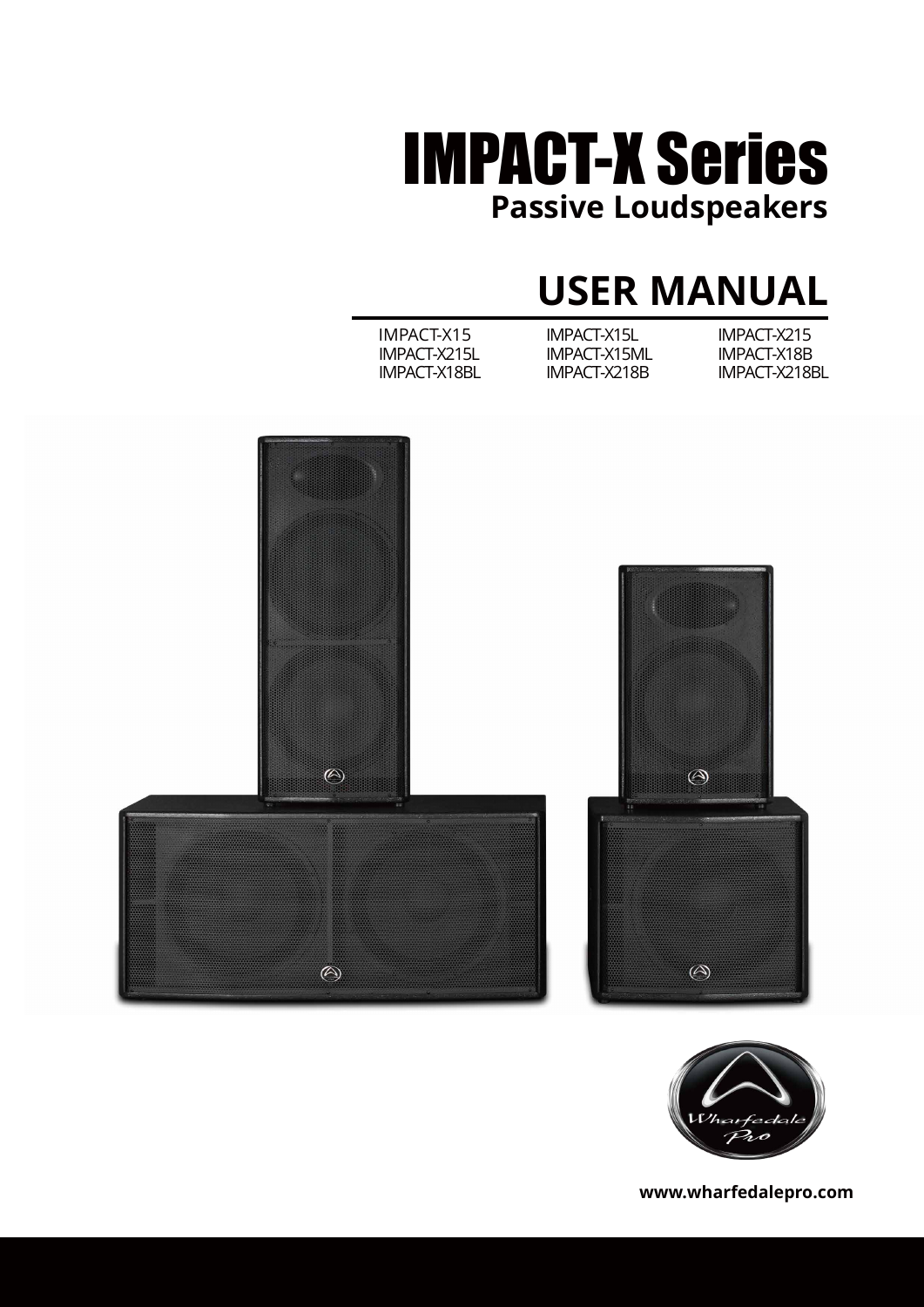### TABLE OF CONTENTS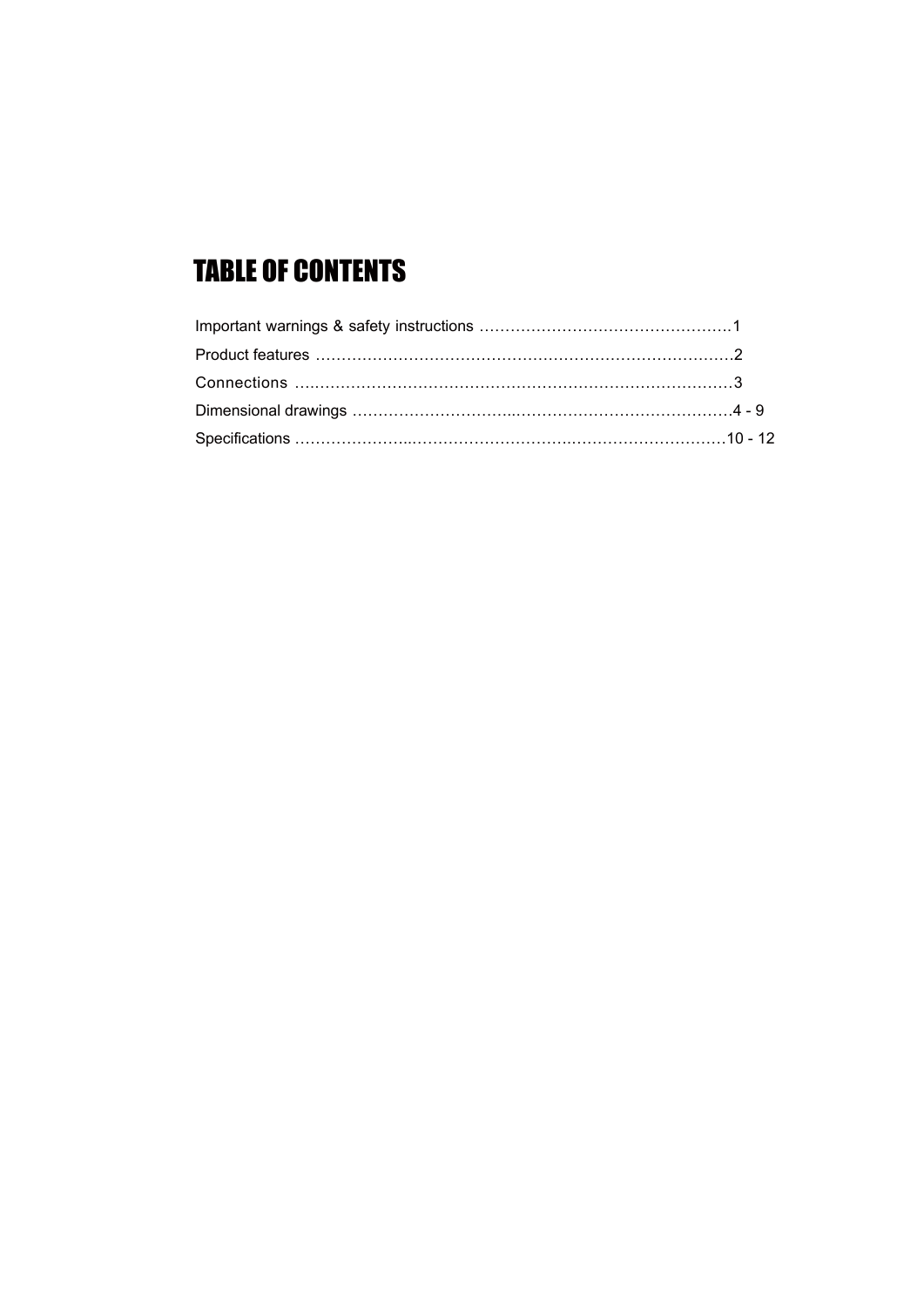### **IMPORTANT WARNINGS & SAFETY INSTRUCTIONS**

- Read these instructions
- Follow these instructions
- Keep these instructions for future reference
- Heed all warnings
- Do not use this system near moisture or water
- Clean only with a dry cloth
- Install in accordance with these Wharfedale Pro operating instructions
- Follow the manufacturer's operating instructions for all peripheral devices such as amplifiers and processors
- Do not install near heat sources such as radiators, heat registers, stoves or any other apparatus that produces heat (for example lighting systems and amplifiers)
- Use only accessories specified or supplied by Wharfedale Pro
- Do not use shielded microphone/instrument cables to connect amplifiers and speakers, use only approved speaker cables with proper connectors
- Use caution with placement and operation of this speaker system, permanent hearing damage can be caused by prolonged exposure to excessive sound pressure levels
- Refer all servicing to qualified professionals. Servicing is required when the loudspeaker has been damaged in any way, such as impact damage, liquid ingress or foreign object damage. In addition the loudspeaker should be referred to qualified service personnel if there is any kind of malfunction.



Rigging, suspending and mounting should only be attempted by experience qualified professionals. Incorrect usage can result in damage to equipment and property, injury and even death. Under no circumstances should you attempt to rig, suspend or mount these speakers unless you are fully qualified and certified to do so by relevant local, state and national authorities. If you are not properly qualified or do not know of pertinent regulations consult qualified personnel for advice. Consult a structural engineer before suspending a speaker system and ensure that the total weight of your system can be held by the truss or mounting surface.



Inspect all mounting hardware before rigging, suspending or mounting. If there is any damage or distortion to any mounting hardware do not proceed until any damaged hardware is repaired or replaced.

#### **UNPACKING**

All Wharfedale Pro products are fully checked before leaving our factory. After unpacking please inspect the cabinets for any physical damage Please retain the shipping carton if possible and internal packing material incase the unit ever needs to be returned. Please check as soon as possible that the unit is functioning. In the event of any damage please contact your dealer immediately so that a written claim for damage can be made.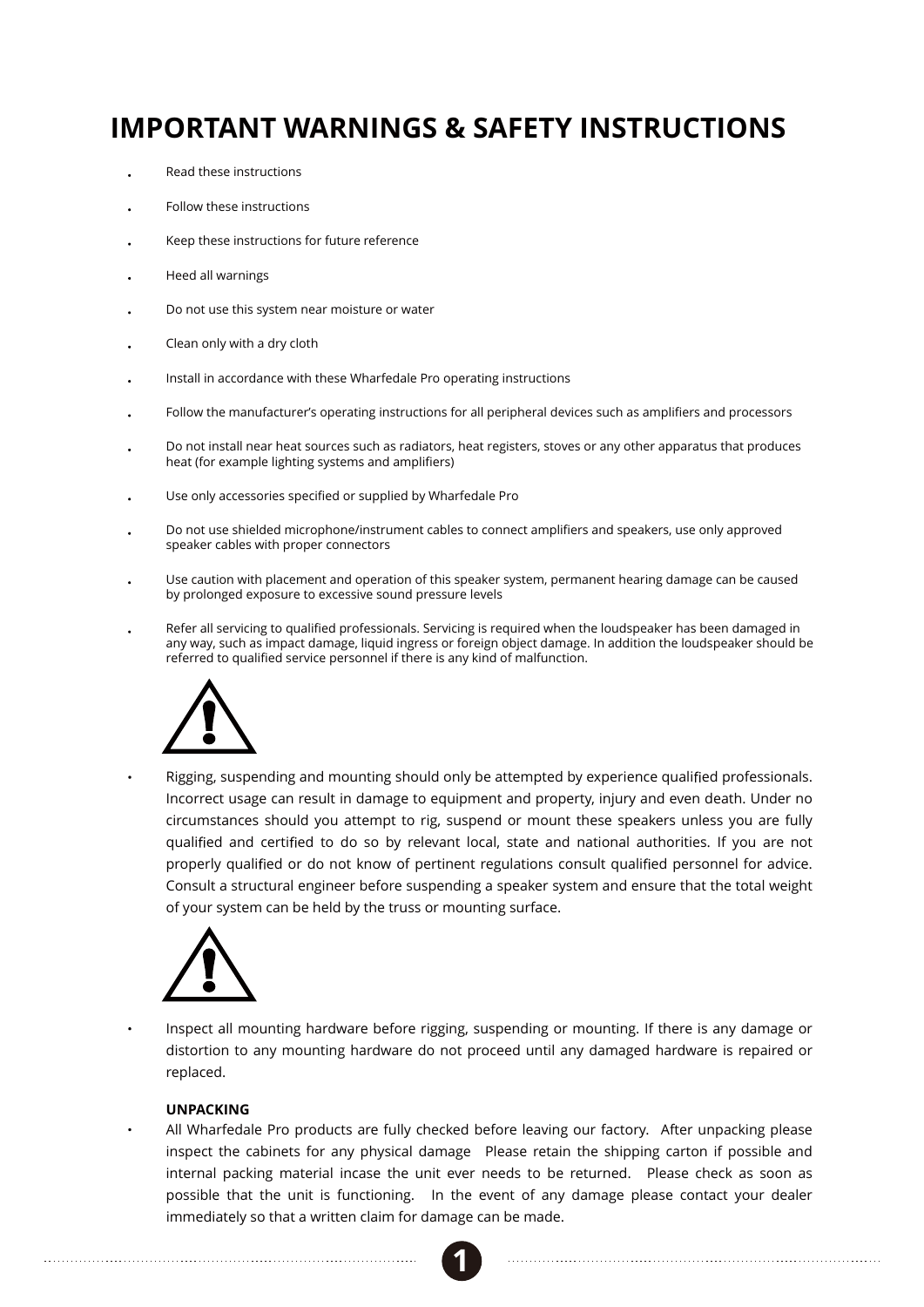## PRODUCT FEATURES

#### **IMPACT-X15**

15" Passive loudspeaker 1400w peak 130dB max SPL 1.75" HF compression driver 2.5" LF voice coil MDF construction Combi connector inputs

350w RMS 700w Programme 1400w Peak

### **IMPACT-X215**

Dual 15" Passive loudspeaker 2800w peak 135dB max SPL 1.75" HF compression driver 2.5" LF voice coils MDF construction Combi connector inputs

700w RMS 1400w Programme 2800w Peak

### **IMPACT-X18BL**

18" Passive Subwoofer 2400w peak 134dB max SPL 30Hz - 250Hz 3.0" LF voice coil MDF construction Combi connector inputs

600w RMS 1200w Programme 2400w Peak

### **IMPACT-X15L**

15" Passive loudspeaker 1400w peak 130dB max SPL 1.75" HF compression driver 2.5" LF voice coil MDF construction Combi connector inputs

350w RMS 700w Programme 1400w Peak

### **IMPACT-X215L**

Dual 15" Passive loudspeaker 2800w peak 135dB max SPL 1.75" HF compression driver 2.5" LF voice coils MDF construction Combi connector inputs

700w RMS 1400w Programme 2800w Peak

#### **IMPACT-X218B**

Dual 18" Passive Subwoofer 4000w peak 137dB max SPL 30Hz - 1.5kHz 2.5" LF voice coils MDF construction Combi connector inputs

1000w RMS 2000w Programme 4000w Peak

### **IMPACT-X15ML**

15" Passive Floor monitor 1400w peak 130dB max SPL 1.75" HF compression driver 2.5" LF voice coil MDF construction Combi connector inputs

350w RMS 700w Programme 1400w Peak

### **IMPACT-X18B**

18" Passive Subwoofer 2000w peak 133dB max SPL 30Hz - 250Hz 2.5" LF voice coil MDF construction Combi connector inputs

500w RMS 1000w Programme 2000w Peak

#### **IMPACT-X218BL**

Dual 18" Passive Subwoofer 4800w peak 139dB max SPL 30Hz - 1.5kHz 3.0" LF voice coils MDF construction Combi connector inputs

1200w RMS 2400w Programme 4800w Peak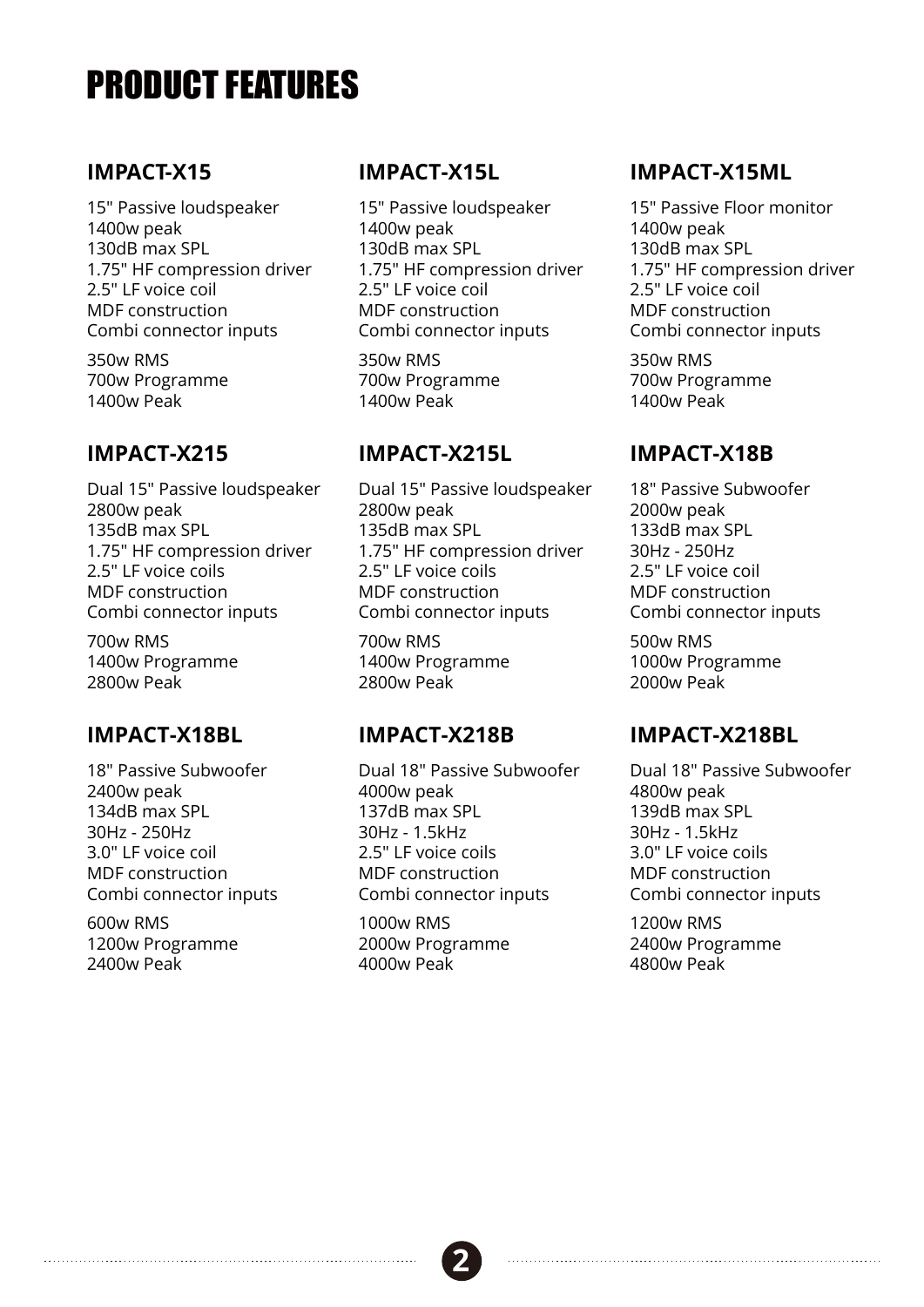## **CONNECTIONS**

1 - Connect the speaker cable securely to your IMPACT-X cabinet and power amplifier. The amplifier should be in the OFF, POWER DOWN mode. Where possible use the speakON compatible connectors as they are professional high current connectors specifically designed for high power audio applications. Use the correct type of speaker cable according to the handling capacity of your IMPACT-X loudspeaker. Use 2 conductors equal stranded insulated cable for speaker runs. It is always advisable to use heavier cabling for longer cable runs.

2 - If using the speakON input of the combi connector, insert the speakON cable and rotate 1/8 of a turn until locked in/ If using the jack plug input of the connector, insert it until secure.

3 - Power up your amplifier with levels set to zero. Carefully turn up amplifier volumes to confirm that the connections are working.

#### **IMPACT-X15 IMPACT-X15L IMPACT-X215 IMPACT-X215L IMPACT-X FULL RANGE**



#### **IMPACT-X18B IMPACT-X18BL IMPACT-X218B IMPACT-X218BL**

#### **IMPACT-X FULL RANGE AND SUBWOOFER**

#### **SUBWOOFER OPERATION:PASSIVE MOOE**

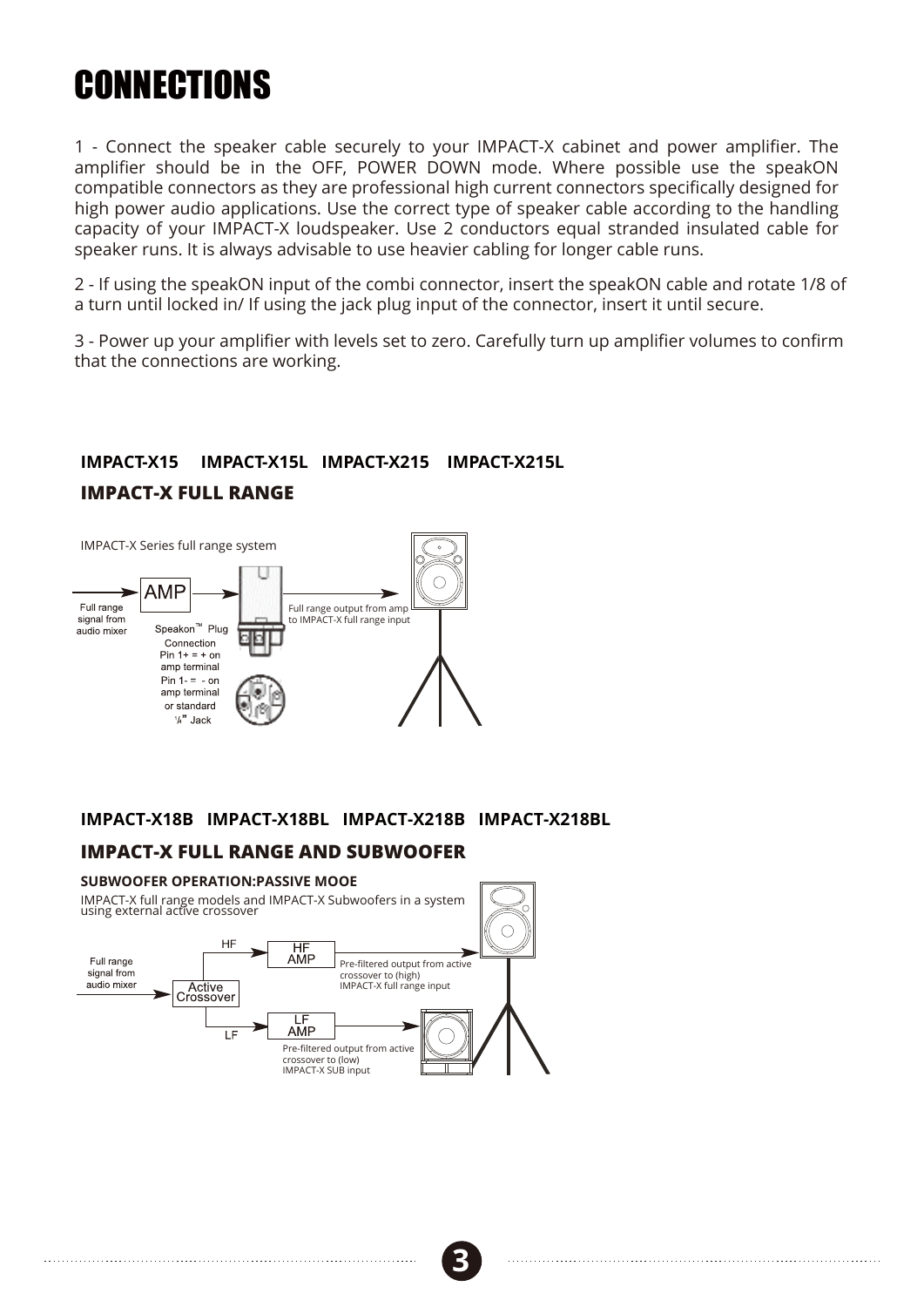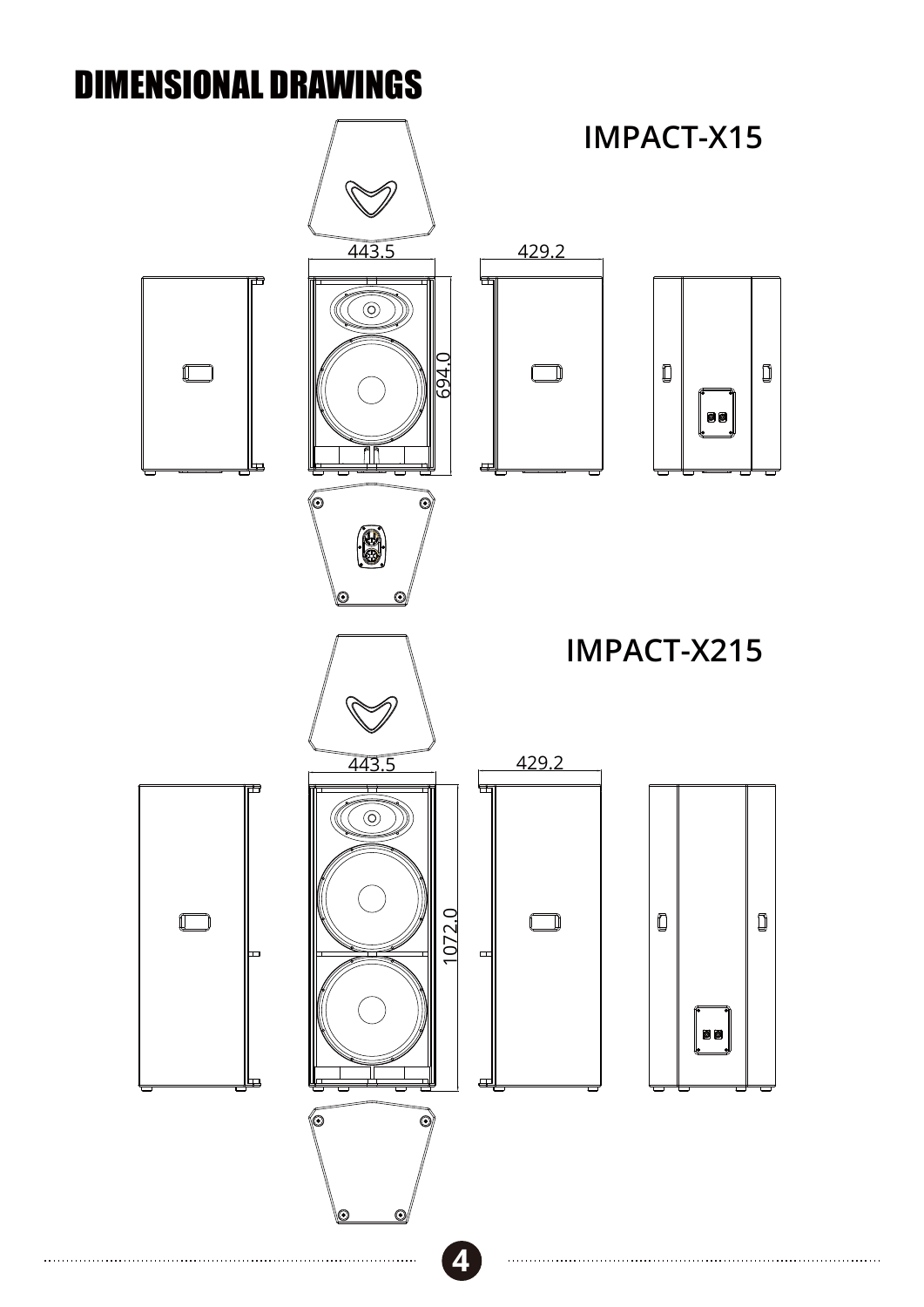

**5**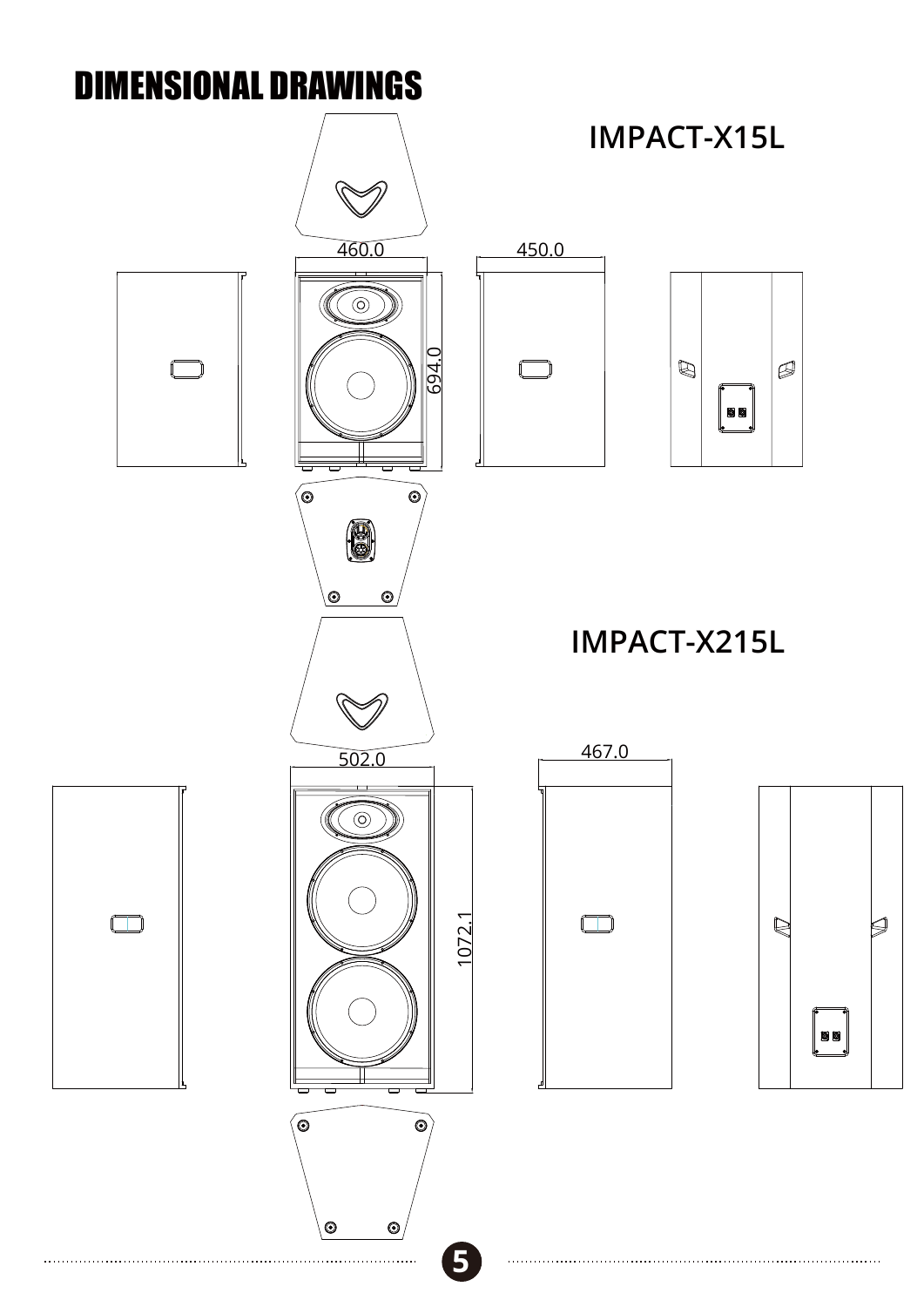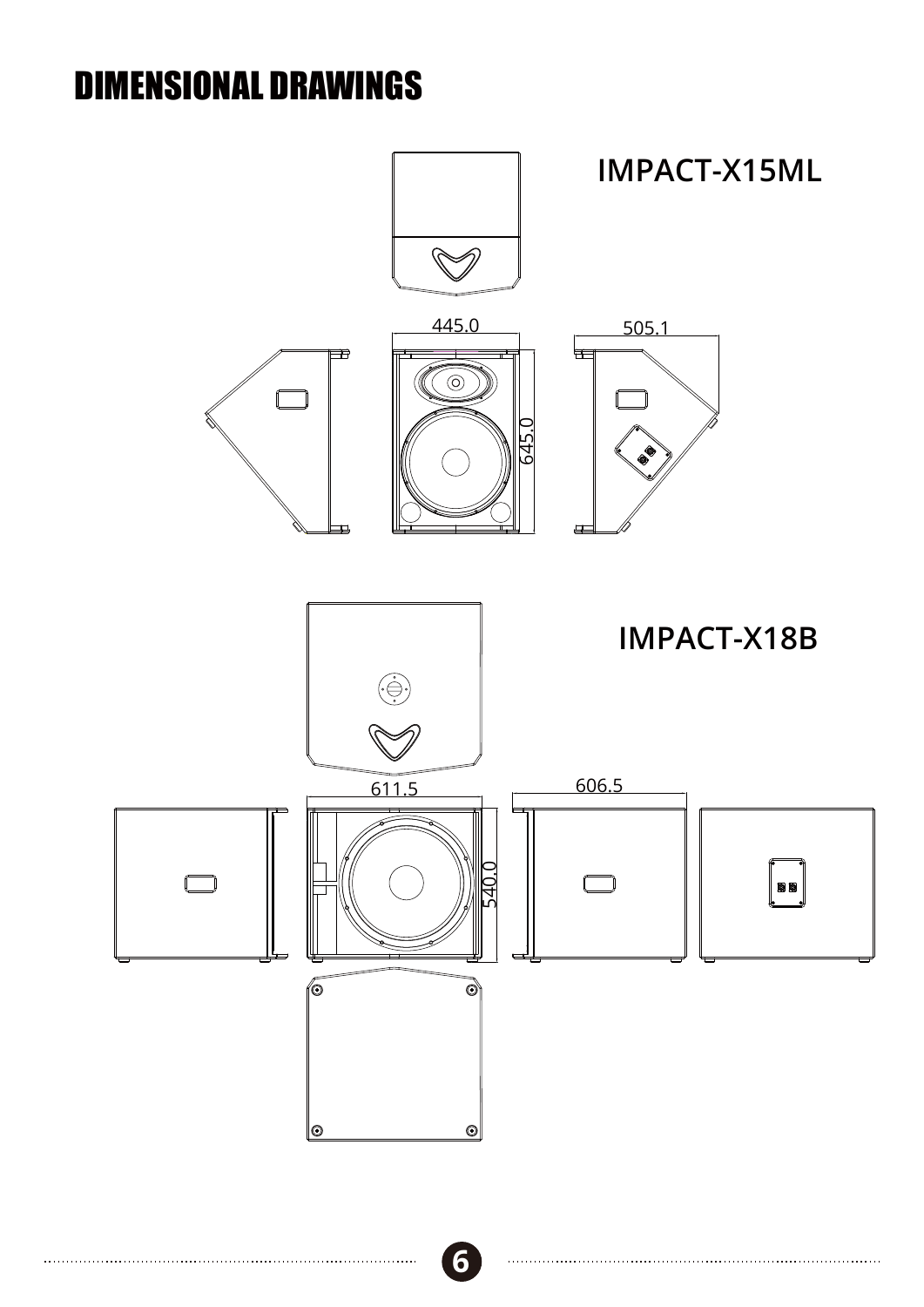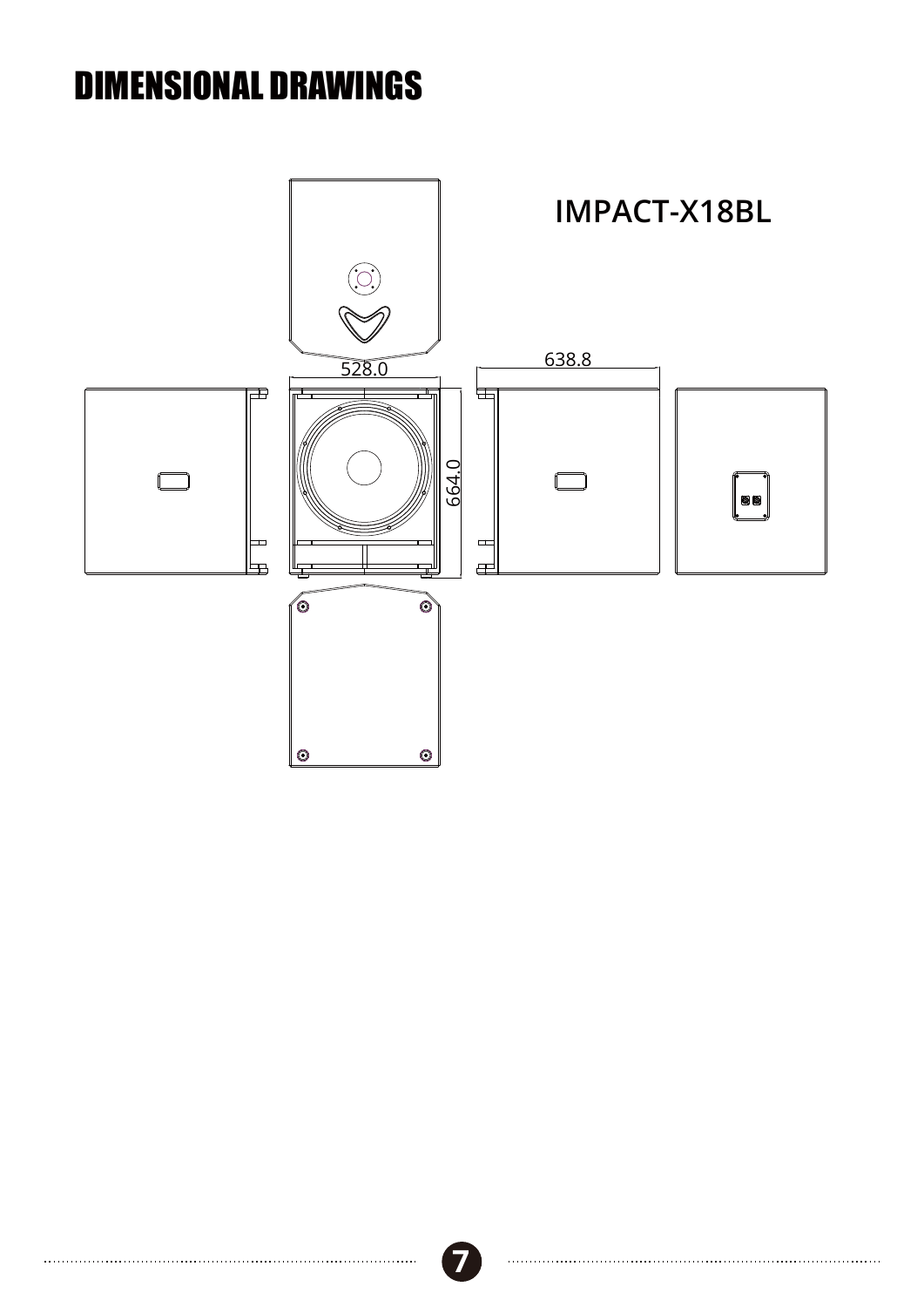

**8**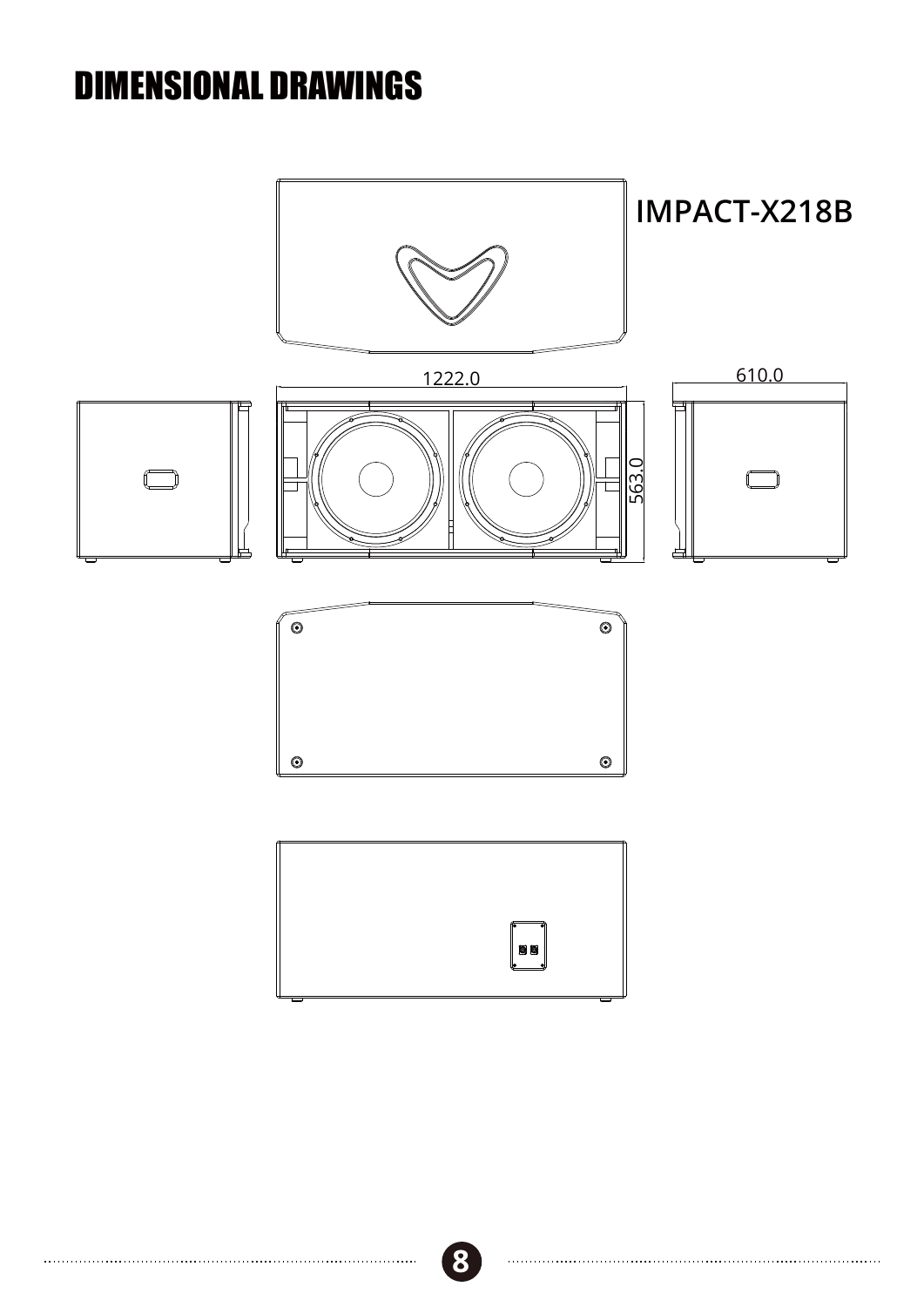

**9**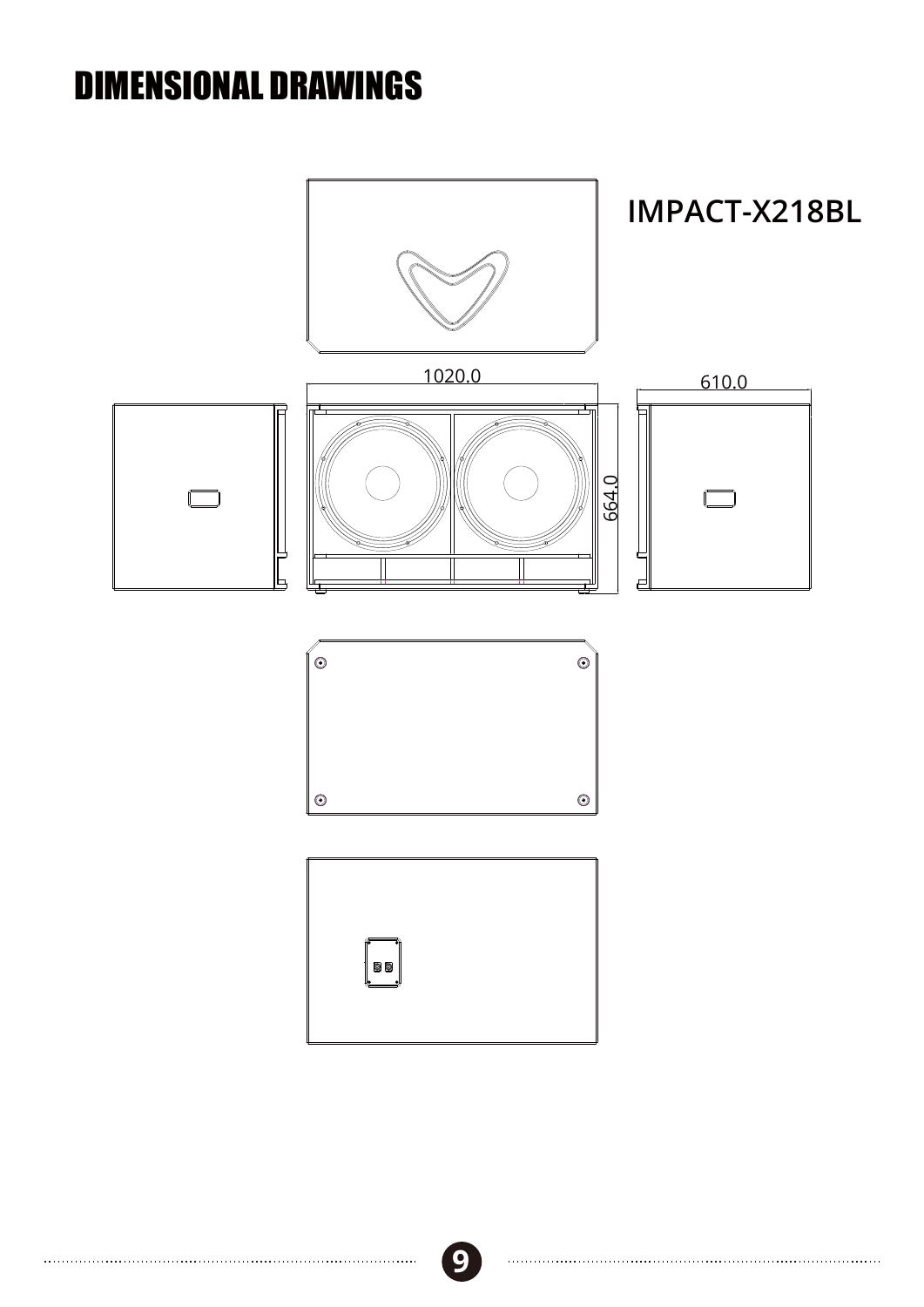# **SPECIFICATIONS**

| <b>Model Name</b>                | <b>IMPACT-X15</b>                                          | IMPACT-X15L                                                | IMPACT-X15ML               |
|----------------------------------|------------------------------------------------------------|------------------------------------------------------------|----------------------------|
| System Type                      | Passive                                                    | Passive                                                    | Passive                    |
| Configuration                    | Two-way                                                    | Two-way                                                    | 15" two-way Monitor        |
| Frequency Response (+/-3dB)      | 50-18kHz                                                   | 50-18kHz                                                   | 55-18kHz                   |
| Frequency Range (-10dB)          | 45-20kHz                                                   | 45-20kHz                                                   | 50-20kHz                   |
| Sensitivity (2.83v/1m)           | 98dB                                                       | 98dB                                                       | 98dB                       |
| Calculated Maximum SPL @1m       | 130dB                                                      | 130dB                                                      | 130dB                      |
| System Rated Impedance           | 8Ω                                                         | 8Ω                                                         | 8Ω                         |
| Low Frequency Transducer         |                                                            |                                                            |                            |
| Size                             | 381mm / 15"                                                | 381mm / 15"                                                | 381mm / 15"                |
| Voice Coil Size                  | 65mm / 2.5"                                                | 65mm / 2.5"                                                | Dual 2 layer 2.5"          |
| Rated Impedance                  | $8\Omega$                                                  | 8Ω                                                         | 8Ω                         |
| LF Power (re:AES2-2012)          | 350W                                                       | 350W                                                       | 350W                       |
| <b>High Frequency Transducer</b> |                                                            |                                                            |                            |
| <b>HF Driver Type</b>            | <b>Compression Driver</b>                                  | <b>Compression Driver</b>                                  | <b>Compression Driver</b>  |
| Voice Coil Size                  | 44mm / 1.75"                                               | 44mm / 1.75"                                               | 44mm / 1.75"               |
| <b>Exit Size</b>                 | 25mm / 1"                                                  | 25mm / 1"                                                  | 25mm / 1"                  |
| Diaphragm Material               | Titanium                                                   | Titanium                                                   | Titanium                   |
| Rated Impedance                  | 8Ω                                                         | 8Ω                                                         | 8Ω                         |
| HF Power (re:AES2-2012)          | 40W                                                        | 40W                                                        | 40W                        |
| Nominal Coverage (H x V)         | $90^\circ \times 60^\circ$                                 | $90^\circ \times 60^\circ$                                 | $90^\circ \times 60^\circ$ |
| Nominal Impedance                | 8Ω                                                         | 8Ω                                                         | 8Ω                         |
| Power                            |                                                            |                                                            |                            |
| System Continuous Power          | 350W                                                       | 350W                                                       | 350W                       |
| System Programme Power           | 700W                                                       | 700W                                                       | 700W                       |
| System Peak Power                | 1400W                                                      | 1400W                                                      | 1400W                      |
| Crossover frequency              | 2.2kHz                                                     | 2.2kHz                                                     | 2.2kHz                     |
| Input Connector                  | 2 x NL2 combi jack                                         | 2 x NL2 combi jack                                         | 2 x NL2 combi jack         |
| Hardware                         | Dual-angle (0° or 10°) 35mm pole socket<br>2 carry handles | Dual-angle (0° or 10°) 35mm pole socket<br>2 carry handles | N/A<br>2 carry handles     |
| Enclosure                        |                                                            |                                                            |                            |
| Enclosure Material and finish    | <b>MDF</b>                                                 | <b>MDF</b>                                                 | <b>MDF</b>                 |
| <b>Colour Options</b>            | black paint                                                | black paint                                                | black paint                |
| Grille Material & Finish         | steel                                                      | steel                                                      | steel                      |
| Dimensions - Unpacked            |                                                            |                                                            |                            |
| Height                           | 680mm / 26.77"                                             | 680mm / 26.8"                                              | 645mm / 25.39"             |
| Width Front                      | 444.5mm / 17.5"                                            | 460mm / 18.1"                                              | 445mm / 17.52"             |
| Width Rear                       | 245.3mm / 9.66"                                            | 249.6mm / 9.8"                                             | 445mm / 17.52"             |
| Depth                            | 429mm / 16.89"                                             | 450mm / 17.7"                                              | 505mm / 19.9"              |
| Dimensions - Packed              |                                                            |                                                            |                            |
| Height                           | 750mm / 29.53"                                             | 759mm / 29.9"                                              | 501mm / 19.72"             |
| Width Front                      | 520mm / 20.47"                                             | 535mm / 21.1"                                              | 691mm / 27.2"              |
| Width Rear                       | 290mm / 11.42"                                             | 295mm / 11.6"                                              | 691mm / 27.2"              |
| Depth                            | 485mm / 19.1"                                              | 506mm / 19.9"                                              | 532mm / 20.94"             |
| Weight                           |                                                            |                                                            |                            |
| Net Weight                       | 22.8kg / 50.16lbs                                          | 23.5kg / 51.7lbs                                           | 21.9kg / 48.2lbs           |
| Gross Weight                     | 25.8 / 56.76lbs                                            | 26.6kg / 58.52lbs                                          | 25.4kg / 55.9lbs           |

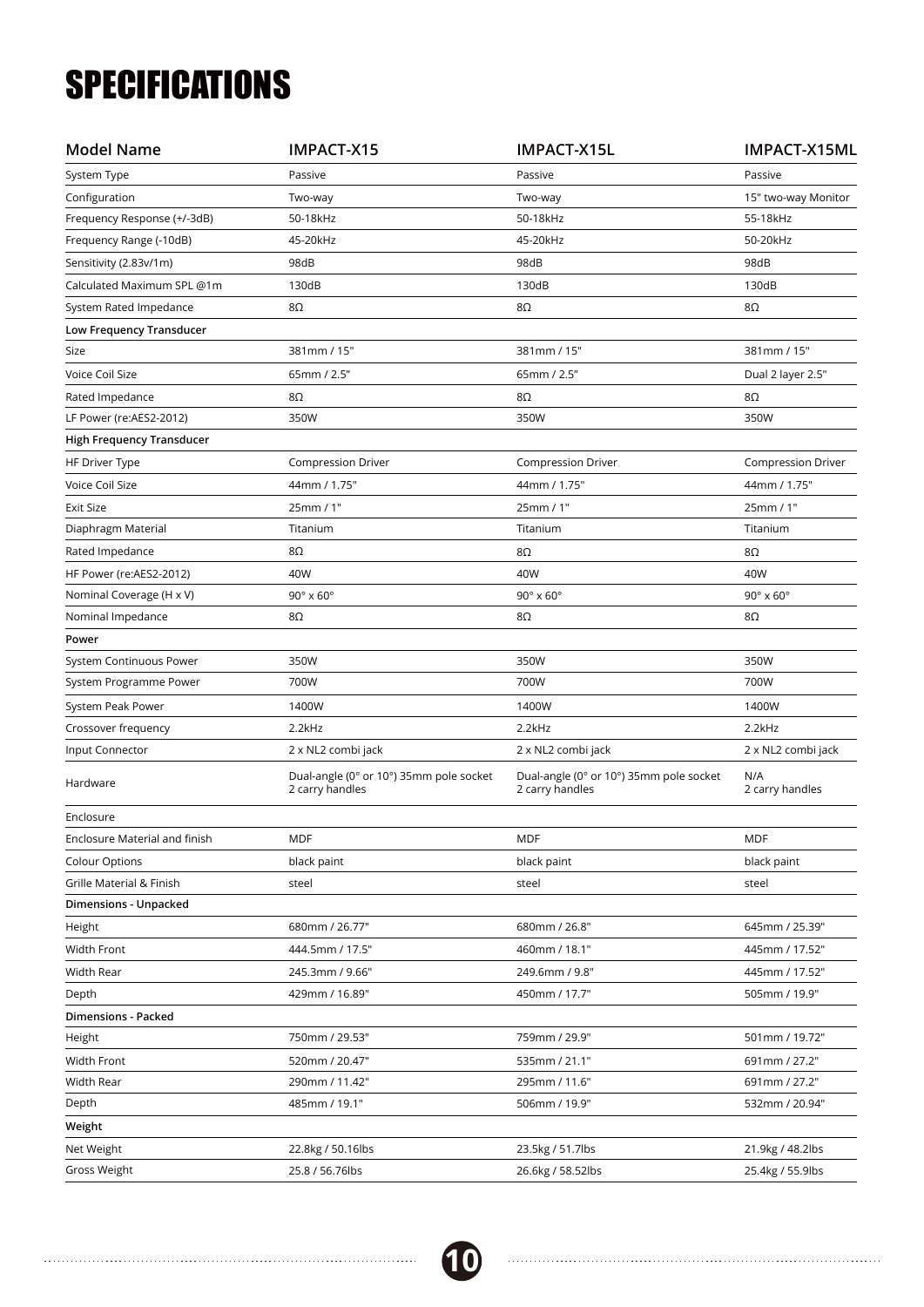# **SPECIFICATIONS**

| <b>Model Name</b>                | IMPACT-X215                | IMPACT-X215L               | IMPACT-X18B                         |
|----------------------------------|----------------------------|----------------------------|-------------------------------------|
| System Type                      | Passive                    | Passive                    | Passive                             |
| Configuration                    | Two-way                    | Two-way                    | 18" Subwoofer                       |
| Frequency Response (+/-3dB)      | 45-18kHz                   | 45-18kHz                   | 40-220Hz                            |
| Frequency Range (-10dB)          | 40-20kHz                   | 45-20kHz                   | 30-250Hz                            |
| Sensitivity (2.83v/1m)           | 101dB                      | 101dB                      | 100dB                               |
| Calculated Maximum SPL @1m       | 135dB                      | 135dB                      | 133dB                               |
| System Rated Impedance           | 4Ω                         | 4Ω                         | $4\Omega$                           |
| Low Frequency Transducer         |                            |                            |                                     |
| Size                             | 2 x 381mm / 15"            | 2 x 381mm / 15"            | 470mm / 18"                         |
| Voice Coil Size                  | 65mm / 2.5"                | 65mm / 2.5"                | 65mm / 2.5"                         |
| Rated Impedance                  | $2x8\Omega$                | $2x8\Omega$                | $4\Omega$                           |
| LF Power (re:AES2-2012)          | 2x350W                     | 2x350W                     | 500W                                |
| <b>High Frequency Transducer</b> |                            |                            |                                     |
| <b>HF Driver Type</b>            | <b>Compression Driver</b>  | <b>Compression Driver</b>  | ÷,                                  |
| Voice Coil Size                  | 44mm / 1.75"               | 44mm / 1.75"               |                                     |
| <b>Exit Size</b>                 | 25mm / 1"                  | 25mm / 1"                  |                                     |
| Diaphragm Material               | Titanium                   | Titanium                   |                                     |
| Rated Impedance                  | 8Ω                         | 8Ω                         |                                     |
| HF Power (re:AES2-2012)          | 40W                        | 40W                        | $\sim$                              |
| Nominal Coverage (H x V)         | $90^\circ \times 60^\circ$ | $90^\circ \times 60^\circ$ |                                     |
| Nominal Impedance                | 8Ω                         | 8Ω                         |                                     |
| Power                            |                            |                            |                                     |
| System Continuous Power          | 700W                       | 700W                       | 500W                                |
| System Programme Power           | 1400W                      | 1400W                      | 1000W                               |
| System Peak Power                | 2800W                      | 2800W                      | 2000W                               |
| Crossover frequency              | 2.2kHz                     | 2.2kHz                     | 250Hz                               |
| Input Connector                  | 2 x NL2 combi jack         | 2 x NL2 combi jack         | 2 x NL2 combi jack                  |
| Hardware                         | N/A<br>2 carry handles     | 2 carry handles            | 35mm pole socket<br>2 carry handles |
| Enclosure                        |                            |                            |                                     |
| Enclosure Material and finish    | <b>MDF</b>                 | <b>MDF</b>                 | <b>MDF</b>                          |
| <b>Colour Options</b>            | black paint                | black paint                | black paint                         |
| Grille Material & Finish         | steel                      | steel                      | steel                               |
| Dimensions - Unpacked            |                            |                            |                                     |
| Height                           | 1058mm / 41.7"             | 1058mm / 41.7"             | 526mm / 20.71"                      |
| Width Front                      | 444.5mm / 17.5"            | 502mm / 19.8"              | 611mm / 24.06"                      |
| Width Rear                       | 245.3mm / 9.7"             | 282.5mm / 11.1"            | 611mm / 23.06"                      |
| Depth                            | 429mm / 16.9"              | 467mm / 18.4"              | 606.5mm / 23.88"                    |
| <b>Dimensions - Packed</b>       |                            |                            |                                     |
| Height                           | 1125mm / 44.3"             | 1125mm / 44.3"             | 635mm / 25.0"                       |
| Width Front                      | 520mm / 20.5"              | 577mm / 22.7"              | 710mm / 27.95"                      |
| Width Rear                       | 290mm / 11.4"              | 327mm / 12.9"              | 710mm / 27.95"                      |
| Depth                            | 496mm / 19.5"              | 534mm / 21.0"              | 660mm / 25.98"                      |
| Weight                           |                            |                            |                                     |
| Net Weight                       | 34.5kg / 75.9lbs           | 37.1kg / 81.6lbs           | 34.52kg / 75.9lbs                   |
| Gross Weight                     | 38.9kg / 85.6lbs           | 41.6kg / 91.5lbs           | 41.2kg / 90.6lbs                    |

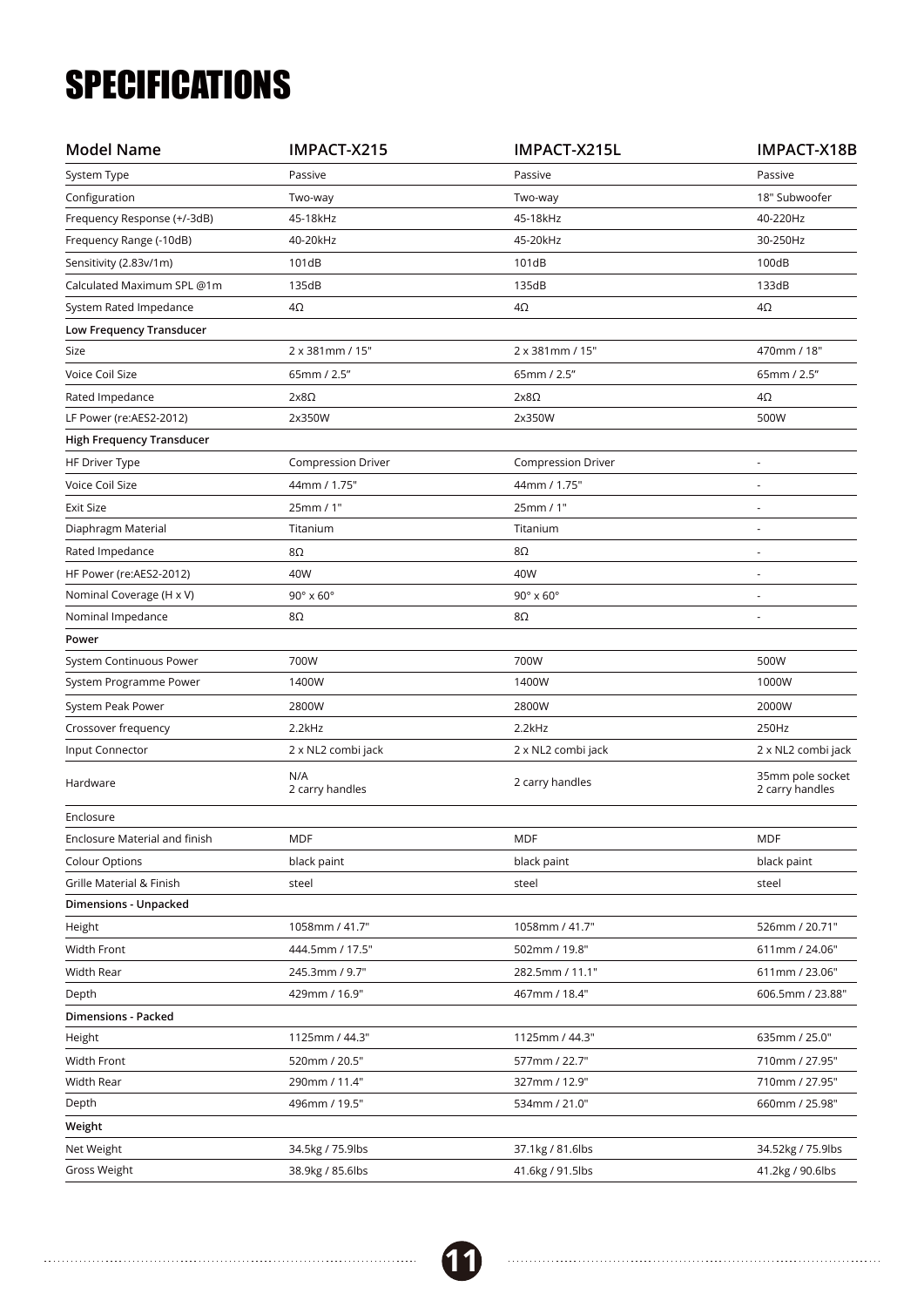# **SPECIFICATIONS**

| <b>Model Name</b>                | IMPACT-X18BL                         | IMPACT-X218B           | IMPACT-X218BL          |
|----------------------------------|--------------------------------------|------------------------|------------------------|
| System Type                      | Passive                              | Passive                | Passive                |
| Configuration                    | 18" Subwoofer                        | 2x18" Subwoofer        | 2x18" Subwoofer        |
| Frequency Response (+/-3dB)      | 40-220Hz                             | 35Hz-1.2kHz            | 35Hz-1.2kHz            |
| Frequency Range (-10dB)          | 30-250Hz                             | 30Hz-1.5kHz            | 30Hz-1.5kHz            |
| Sensitivity (2.83v/1m)           | 100dB                                | 101dB                  | 102dB                  |
| Calculated Maximum SPL @1m       | 134dB                                | 137dB                  | 139dB                  |
| System Rated Impedance           | 4Ω                                   | 4Ω                     | 4Ω                     |
| Low Frequency Transducer         |                                      |                        |                        |
| Size                             | 470mm / 18"                          | 2 x 470mm / 18"        | 2 x 470mm / 18"        |
| Voice Coil Size                  | Quad layer 3.0"                      | 65mm / 2.5"            | Quad layer 3.0"        |
| Rated Impedance                  | 4Ω                                   | $2x8\Omega$            | $2x8\Omega$            |
| LF Power (re:AES2-2012)          | 600W                                 | 2x500W                 | 2x600W                 |
| <b>High Frequency Transducer</b> |                                      |                        |                        |
| HF Driver Type                   |                                      |                        |                        |
| Voice Coil Size                  |                                      |                        |                        |
| <b>Exit Size</b>                 |                                      |                        |                        |
| Diaphragm Material               |                                      |                        |                        |
| Rated Impedance                  |                                      |                        |                        |
| HF Power (re:AES2-2012)          |                                      |                        |                        |
| Nominal Coverage (H x V)         |                                      |                        |                        |
| Nominal Impedance                |                                      |                        |                        |
| Power                            |                                      |                        |                        |
| System Continuous Power          | 600W                                 | 1000W                  | 1200W                  |
| System Programme Power           | 1200W                                | 2000W                  | 2400W                  |
| System Peak Power                | 2400W                                | 4000W                  | 4800W                  |
| Crossover frequency              | 250Hz                                |                        |                        |
| Input Connector                  | 2 x NL2 combi jack                   | 2 x NL2 combi jack     | 2 x NL2 combi jack     |
| Hardware                         | 35 mm pole socket<br>2 carry handles | N/A<br>2 carry handles | N/A<br>2 carry handles |
| Enclosure                        |                                      |                        |                        |
| Enclosure Material and finish    | <b>MDF</b>                           | 18mm MDF               | 15mm MDF               |
| <b>Colour Options</b>            | black paint                          | black paint            | black paint            |
| Grille Material & Finish         | steel                                | steel                  | steel                  |
| <b>Dimensions - Unpacked</b>     |                                      |                        |                        |
| Height                           | 650mm / 25.6"                        | 554mm / 21.81"         | 650mm / 25.6"          |
| Width Front                      | 528mm / 20.8"                        | 1222mm / 48.11"        | 1020mm / 40.2"         |
| <b>Width Rear</b>                | 528mm / 20.8"                        | 1222mm / 48.11"        | 1020mm / 40.2"         |
| Depth                            | 639mm / 25.2"                        | 606.5mm / 23.88"       | 610mm / 24.0"          |
| <b>Dimensions - Packed</b>       |                                      |                        |                        |
| Height                           | 740mm / 29.1"                        | 628mm / 24.72"         | 728mm / 28.7"          |
| Width Front                      | 725mm / 28.5"                        | 1295mm / 50.98"        | 1092mm / 43.0"         |
| Width Rear                       | 725mm / 28.5"                        | 1295mm / 50.98"        | 1092mm / 43.0"         |
| Depth                            | 614mm / 24.2"                        | 685mm / 26.97"         | 685mm / 27.0"          |
| Weight                           |                                      |                        |                        |
| Net Weight                       | 40.0kg / 88.0lbs                     | 78.9kg / 173.58lbs     | 67.3kg / 148.06lbs     |
| Gross Weight                     | 44.2kg / 97.3lbs                     | 83.1kg / 182.8lbs      | 72.6kg / 159.72lbs     |